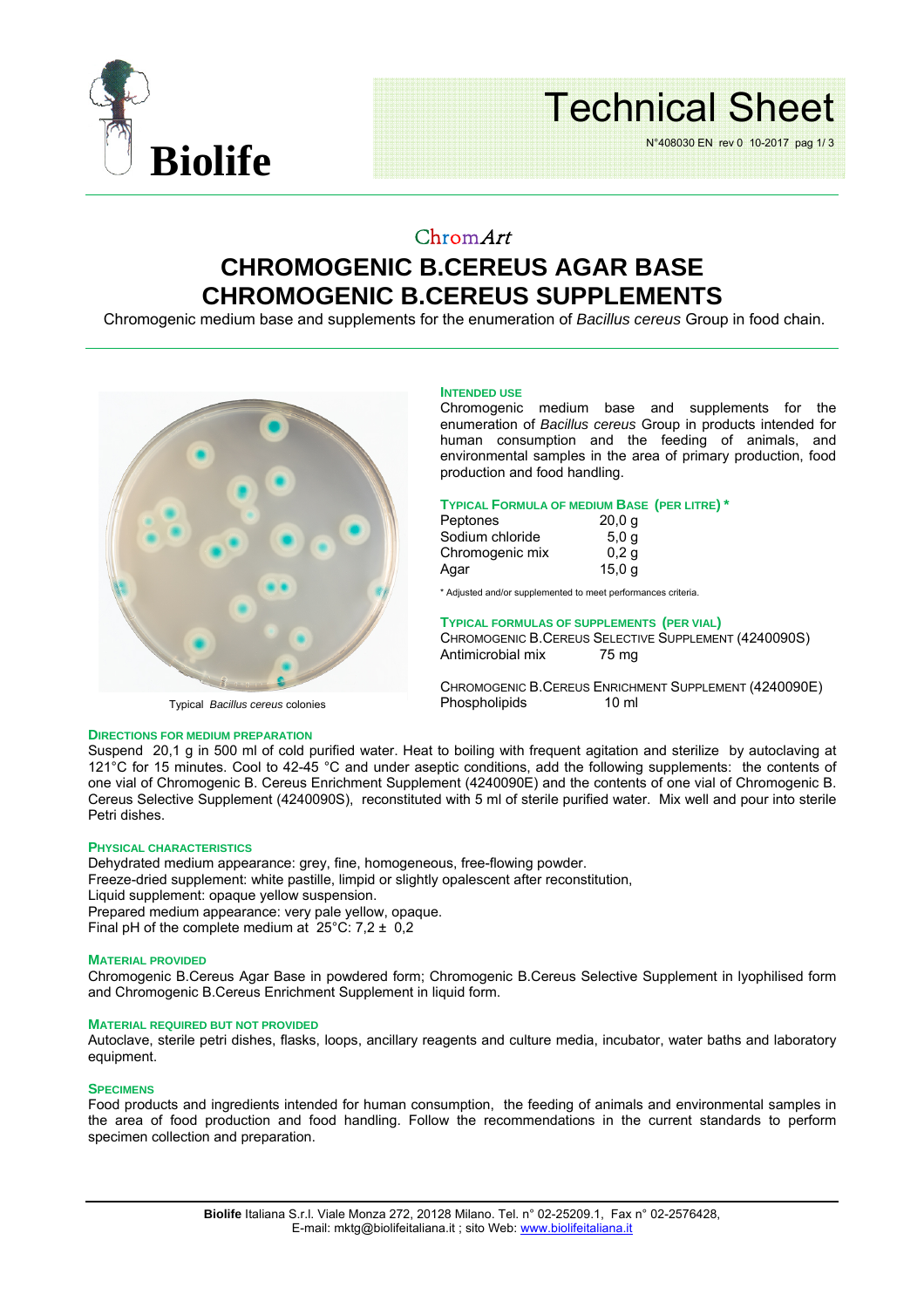

# Technical Sheet

N°408030 EN rev 0 10-2017 pag 2/ 3

#### **PRINCIPLE OF THE METHOD AND EXPLANATION**

*Bacillus cereus* is a group of ubiquitous facultative anaerobic sporeforming Gram-positive rods commonly found in soil*. Bacillus cereus* Group includes *B.cereus*, *B. thuringiensis*, *B. weihenstephanensis*, *B. mycoides*, *B. pseudo-mycoides* and *B. anthracis*. *Bacillus cereus* is responsible for food poisoning, provoked by two toxins, one being heat stable and emetic and the other being thermolable the cause of diarrhoea. The infection is caused by ingestion of foods such as meat, eggs, dairy products, rice and vegetables that are contaminated with *B. cereus,* and have been left at room temperature after cooking. The minimum infective dose is 100 cells/g of food. The diagnosis must be supported by the isolation of *B. cereus* from foodstuffs and faeces using quantitative cultures.

The current method recommended by ISO for the enumeration and identification of *B. cereus* includes growth on MYP medium. Problematic issues with MYP include a lack of characteristic colony morphology and masked by the presence of background flora, such as *Bacillus* species other than *B. cereus* and *S. aureus*.

The medium here described includes a specific chromogenic compound for the detection of β-glucosidase enzyme and a substrate for the detection of phospholipase. Colonies of *B. cereus* and *B. cereus* Group are blue-green with a typical zone of precipitation (with the exception of *B. anthracis).* The antimicrobial mix strongly reduce the background Gram negative and Gram positive flora and allow to isolate *B.cereus* Group often in pure culture.

# **PROCEDURE FOR INOCULATION AND INCUBATION**

For the isolation and enumeration of *B. cereus* in foodstuffs the following method should be used:

- Prepare the test sample in accordance with the specific International Standard appropriate to the product concerned.
- Distribute 0.1mL of test sample if the product is liquid, or of the initial suspension if solid onto the surface of two agar plates (90mm). Repeat the procedure using further decimal dilutions.
- If low number of *B.cereus* is expected, distribute 1mL of test sample if the product is liquid or 1mL of the initial suspension if solid to each of two agar plates (140mm) or over the surface of three 90mm plates.
- Incubate at 30 $^{\circ}$ C ± 1  $^{\circ}$ C in aerobic conditions for 24 ± 2 hours. If colonies are not visible incubate the plates for further 24 hours before counting.

#### **RESULTS READING AND INTERPRETATION**

- Count the presumptive *B. cereus* Group colonies in the plates with less than 150 colonies, that have the following characteristics: large, blue-green and generally surrounded by a zone of precipitation (indicating the production of phospholipase).
- Select five presumptive colonies from each plate and streak the selected colonies onto the surface of sheep blood agar in a manner which allows good interpretation of the haemolysis reaction. Incubate at 30 °C for 24 h  $\pm$  2 h and interpret the haemolysis reaction.

## **QUALITY CONTROL**

The user is responsible for performing the quality control according to national regulations. The following strains are given as an example for the user's quality control:

| <b>TEST STRAINS</b>         |            | <b>INCUBATION</b>       | <b>SPECIFICATIONS</b>          |
|-----------------------------|------------|-------------------------|--------------------------------|
| B. cereus                   | ATCC 11778 | $30 °C \times 24 h - A$ | Blue colonies with opaque halo |
| <b>B.</b> thuringiensis     | ATCC 10792 | $30 °C \times 24 h - A$ | Blue colonies with opaque halo |
| B. subtilis                 | ATCC 6633  | $30 °C \times 48 h - A$ | Inhibited                      |
| E. coli                     | ATC 25922  | $30 °C \times 48 h - A$ | Inhibited                      |
| L. monocytogenes ATCC 19433 |            | $30 °C \times 48 h - A$ | Inhibited                      |

ATCC is a registered trade mark of American Type Culture Collection A: aerobic incubation

#### **LIMITATIONS OF THE METHOD**

- Some strains of *B. cereus* produce only little or no phospholipase. Colonies of these strains will not be surrounded by a precipitation zone. *Bacillus thuringensis* often grows with blue-green colonies but without opaque halo.
- Thanks to the high specificity and selectivity of the medium here described, the confirmation tests on typical colonies could be omitted.
- Some bacteria can also grow as blue-green coloured colonies on the medium but without expression of the phospholipase activity. The absence of the opaque halo will make them easily distinguishable from the *Bacillus cereus*.

#### **WARNING AND PRECAUTIONS**

- Before the use of powdered medium base and supplements here described, consult the Material Safety Data Sheets
- Chromogenic B.Cereus Agar Base contains products from animal origin (peptones). Download from the web site www.biolifeitaliana.it the document for Risk Assessment of Products from Animal Origin.